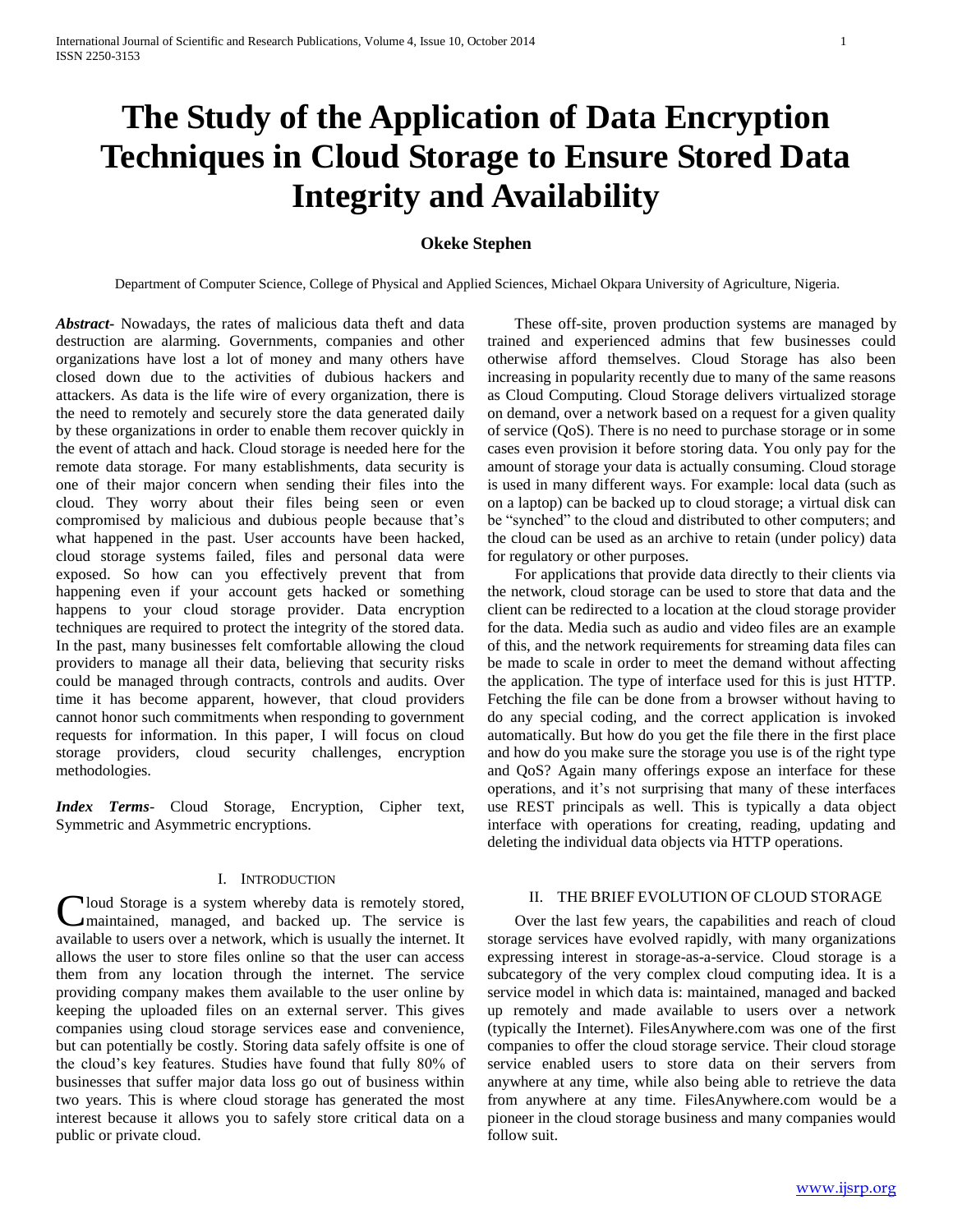

Figure1 Evolution of Cloude Storage

# III. CLOUD STORAGE ARCHITECTURES

 Cloud storage architectures are primarily about delivery of storage on demand in a highly scalable and multi-tenant way. Generically, cloud storage architectures consist of a front end that exports an API to access the storage. In traditional storage systems, this API is the SCSI protocol; but in the cloud, these protocols are evolving. There, you can find Web service front ends, file-based front ends, and even more traditional front ends (such as Internet SCSI, or iSCSI). Behind the front end is a layer of middleware that I call the storage logic. This layer implements a variety of features, such as replication and data reduction, over the traditional data-placement algorithms (with consideration for geographic placement). Finally, the back end implements the physical storage for data. This may be an internal protocol that implements specific features or a traditional back end to the physical disks.



**Figure2 Cloud Storage Achitecture**

# IV. CLOUD STORAGE PROVIDERS AND THEIR FEATURES

 They are many cloud service providers. Generally, these service providers normally give out free storage space to a certain number of gigabytes, after which monthly fee

subscription commence. The cloud storage service providers provide drag‐and‐drop accessing option and syncing of folders and files between a desktop and mobile devices, and the cloud drive. They also allow all account users to collaborate with each other on documents. The major providers are:



**Figure3 Cloud Storage Providers**

#### **Box**

 **Collaboration:** You can share content with both colleagues that do have Box accounts, and those who don't. Like Dropbox, you can create a shared folder and invite Box account colleagues for ongoing sharing. You can receive email notifications when files are uploaded, downloaded, or added. You can also set passwords for important files and set time limits for user access to certain files. You have more control over user access to files and documents because security levels can be defined. Box is geared more towards businesses and enterprises, but it is also available for personal use.

 **Mobile App Support:** Users can view, edit, create and share content on‐the‐go. You can find files fast with built‐in search. It allows you to save files you create or edit in other apps to your Box account. You can also upload files from your phone or tablet to Box as well as save files from Box onto your mobile device for offline access.

**Storage:** Box offers 5 GB of free storage.

 **Strengths:** You can store larger file sizes. Box is organized and user friendly, you can create and organize several layers of folders for all of your documents and data. You can use tagging as a way to keep track of your folders and files. Tags allow you to mark and sort related files that may not be located in the same section of your Box. Box offers the highest security options. Content management tools.

 **Weaknesses:** Box doesn't do file‐syncing from the computer to box.com as simply as other services do. There is a desktop component called Box Sync, but it's available only to Business and Enterprise account holders for a fee.

#### **Google Drive**

 **Collaboration:** Users of Google Drive documents must have a Google Drive account. All updates and editing by collaborators will be synced to Google Drive. For documents that you have permission to access, you can receive notifications when changes are made. You can share files with people by sending them a link to your file.

 **Mobile App Support:** Google Drive has an Android app which gives you the ability to share the files on your Android device using your Drive account. You can also share any file from Drive with your phone contacts.

Storage: Google Drive offers 5GB of free storage.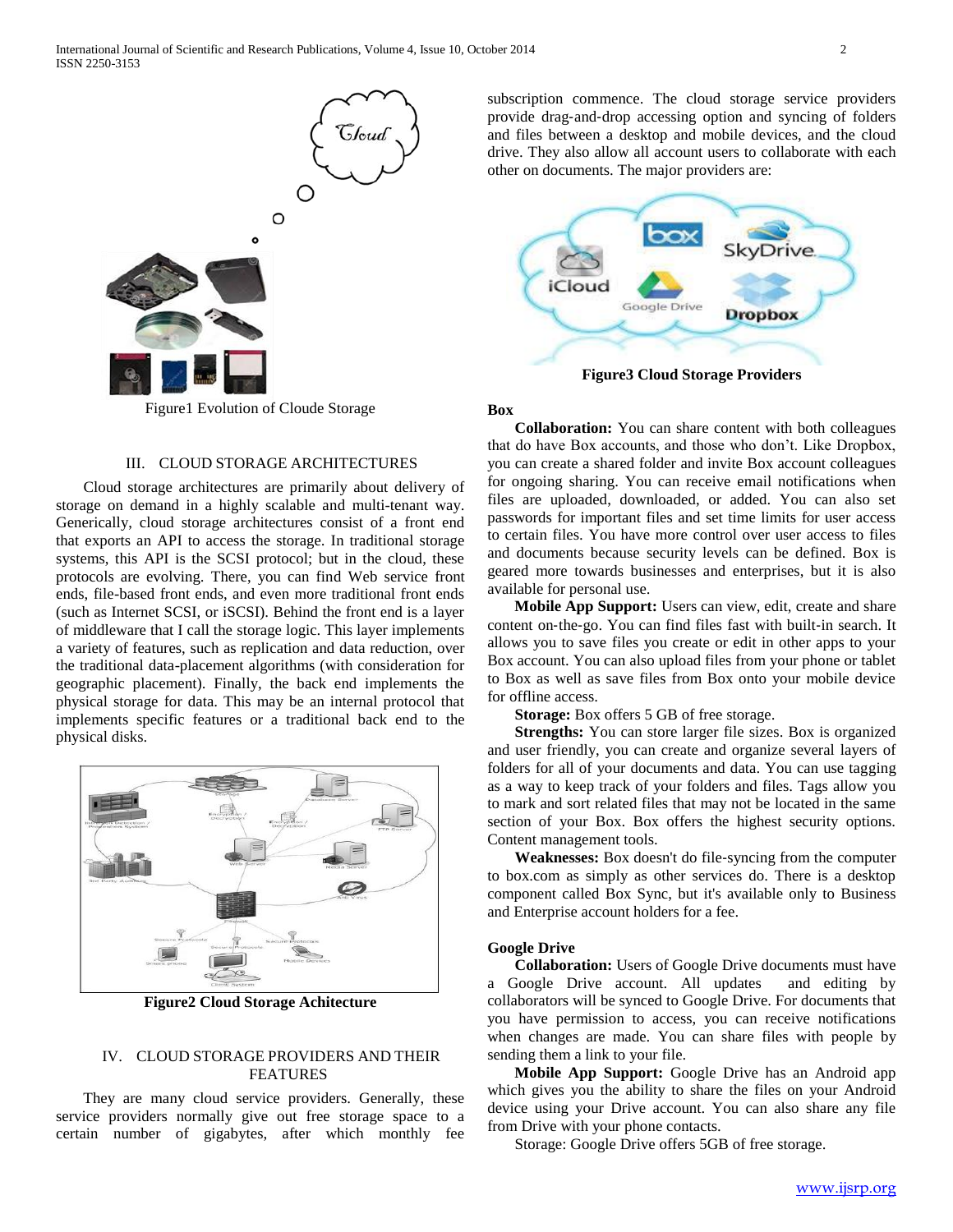**Strengths:** Has built-in document editor so that programs such as Microsoft Word are not required to be installed on computer in order to edit document. Allows comments to be left on any files stored.

 Weaknesses: Sharing not as easy and intuitive as Dropbox must use the Google Drive web application to set it up. Also no ability to set preferences on syncing speed.

## **Microsoft SkyDrive**

 **Collaboration:** Colleagues can access SkyDrive files without having to sign up for a SkyDrive account. You can also update documents simultaneously online with colleagues.

 **Mobile App Support:** SkyDrive offers both a Window's phone app and an iOS (iPhone/iPad) app. This allows users to view and share as well as edit and update files via phone or tablet. SkyDrive files can also be opened using third party iOS apps, such as Pages and Keynote.

**Storage:** SkyDrive offers 7GB of free space.

 **Strengths:** Offers the most storage for free of the options reviewed in this document. Like Google Drive, you can edit documents within the browser, without having to open up a client application like Microsoft Word.

 **Weaknesses: –** Skydrive is somewhat less user friendly than Dropbox and Google Drive.

## **Dropbox**

 **Collaboration:** Dropbox gives users the capability of sharing entire folders with other Dropbox account users, which allows updates to be viewable by all collaborators. Users can download shared documents directly from Dropbox's web interface without having to install the Dropbox desktop client. Storing files in the Dropbox "Public" folder allows links to files to be sent to Dropbox and non‐Dropbox users; however non‐Dropbox link recipients must download the file to access/edit it, and any changes or revisions made to the file by the link‐recipients will not be reflected in the Dropbox version of the file.

 **Mobile App Support:** Documents are easily accessible through phone and tablets using the Dropbox mobile app.

**Storage:** Dropbox offers 2GB of free storage.

 **Strengths**: Primarily in its ease of use. Very intuitive interface—for example, sharing folders is available by simply right‐clicking the file or folder on the desktop, and choosing Sharing. You can also determine how fast files are synced in Preferences (right-clicking the Dropbox icon). You can also recover deleted files in Dropbox easier than some other options.

 **Weaknesses**: Lowest amount of free storage of the offerings reviewed in this document. Also, when inviting users to share files/folders, the email invitation must be sent to the email address that is associated with the users' Dropbox account.

# **Pros of Cloud Storage**

 **Usability –** All cloud storage services reviewed in this topic have desktop folders for Mac's and PC's. This allows users to drag and drop files between the cloud storage and their local storage.

 **Bandwidth** – You can avoid emailing files to individuals and instead send a web link to recipients through your email.

 **Accessibility** – Stored files can be accessed from anywhere via Internet connection.

 **Disaster Recovery** – It is highly recommended that businesses have an emergency back‐up plan ready in the case of an emergency. Cloud storage can be used as a back‐up plan by businesses by providing a second copy of important files. These files are stored at a remote location and can be accessed through an internet connection.

 **Cost Savings** – Businesses and organizations can often reduce annual operating costs by using cloud storage; cloud storage costs about 3 cents per gigabyte to store data internally. Users can see additional cost savings because it does not require internal power to store information remotely.

# **Cons of Cloud Storage**

 **Usability** – Be careful when using drag/drop to move a document into the cloud storage folder. This will permanently move your document from its original folder to the cloud storage location. Do a copy and paste instead of drag/drop if you want to retain the document's original location in addition to moving a copy onto the cloud storage folder.

 **Bandwidth** – Several cloud storage services have a specific bandwidth allowance. If an organization surpasses the given allowance, the additional charges could be significant. However, some providers allow unlimited bandwidth. This is a factor that companies should consider when looking at a cloud storage provider.

 **Accessibility –** If you have no internet connection, you have no access to your data.

 **Data Security –** There are concerns with the safety and privacy of important data stored remotely. The possibility of private data commingling with other organizations makes some businesses uneasy.

 **Software –** If you want to be able to manipulate your files locally through multiple devices, you'll need to download the service on all devices.

# V. CLOUD DATA ENCRYPTION

 Encryption is the process of making files or data unreadable with an encryption key or pass phrase so that even if somebody gains access to the files – it doesn't matter because the only thing an intruder sees is gibberish. Only with the key you can properly see what's in a file. Cloud encryption is a service offered by [cloud storage providers](http://searchcloudstorage.techtarget.com/definition/cloud-storage-providers) whereby data, or text, is transformed using [encryption](http://searchsecurity.techtarget.com/definition/encryption) algorithms and is then placed on a storage cloud. It is the transformation of a cloud service customer's data into [ciphertext.](http://searchcio-midmarket.techtarget.com/definition/ciphertext) Cloud encryption is almost identical to in-house encryption with one important difference -- the cloud customer must take time to learn about the provider's policies and procedures for encryption and [encryption key management.](http://searchdatabackup.techtarget.com/definition/encryption-key-management) The cloud encryption capabilities of the service provider need to match the level of sensitivity of the data being hosted. Because encryption consumes more processor overhead, many cloud providers will only offer basic encryption on a few database fields, such as passwords and account numbers. At this point in time, having the provider encrypt a customer's entire database can become so expensive that it may make more sense to store the data in-house or encrypt the data before sending it to the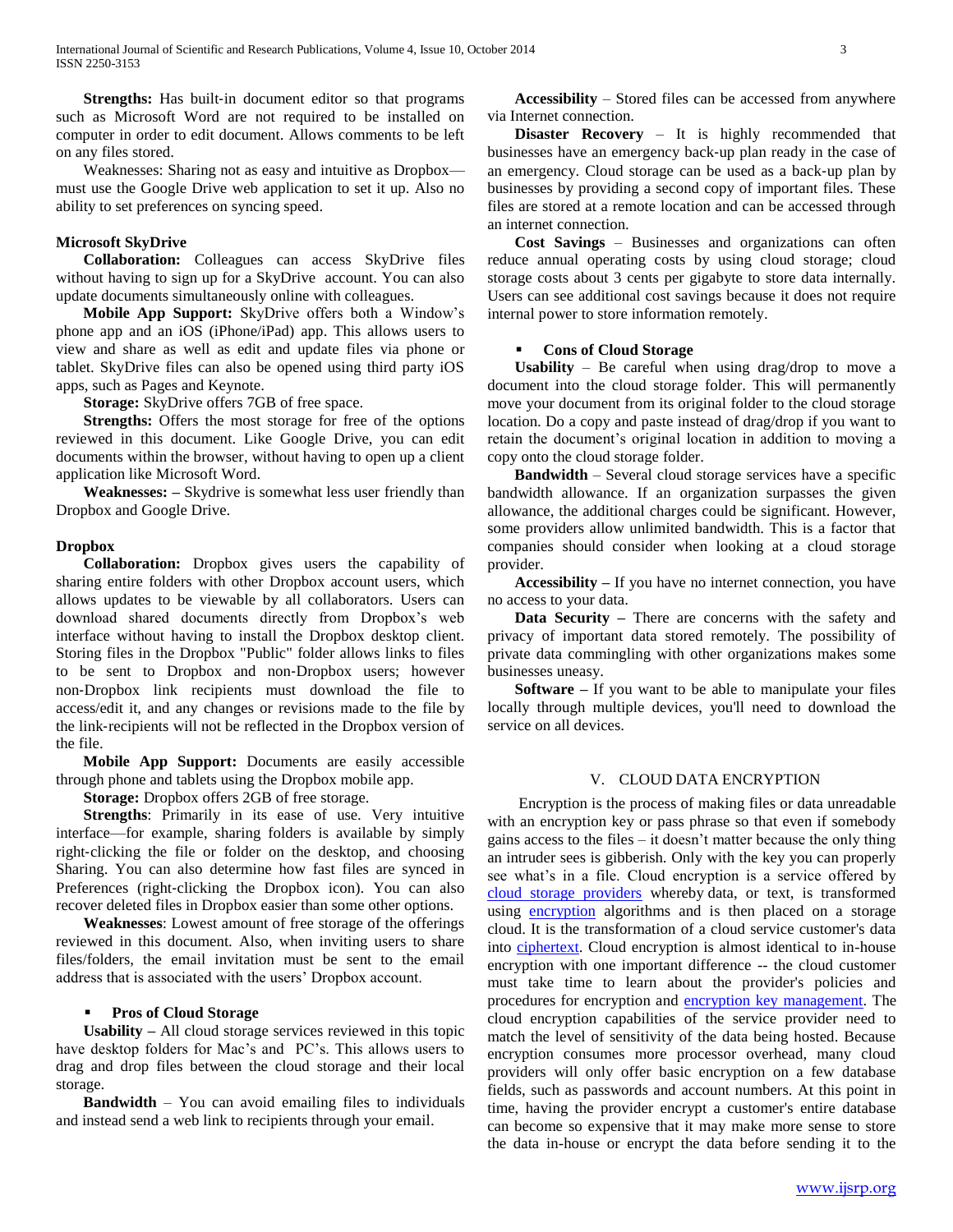cloud. To keep costs low, some cloud providers have been offering alternatives to encryption that don't require as much processing power. These techniques include [redacting](http://searchcio.techtarget.com/definition/redact) or [obfuscating](http://searchsoftwarequality.techtarget.com/definition/obfuscation) data that needs to remain confidential or the use of proprietary encryption algorithms created by the vendor.



**Figure4 Cloud Data Encryption**

# VI. CLOUD DATA ENCRYPTION METHODS

# **[Cipher Text](http://searchcio-midmarket.techtarget.com/definition/ciphertext)**

In [cryptography,](http://en.wikipedia.org/wiki/Cryptography) a cipher (or cypher) is an [algorithm](http://en.wikipedia.org/wiki/Algorithm) for performing [encryption](http://en.wikipedia.org/wiki/Encryption) or [decryption—](http://en.wikipedia.org/wiki/Decryption)a series of well-defined steps that can be followed as a procedure. An alternative, less common term is encipherment. To encipher or encode is to convert information from plain text into cipher or code. In nontechnical usage, a 'cipher' is the same thing as a ['code'](http://en.wikipedia.org/wiki/Code_%28cryptography%29); however, the concepts are distinct in cryptography. In classical [cryptography,](http://en.wikipedia.org/wiki/Classical_cryptography) ciphers were distinguished from codes. Codes generally substitute different length strings of characters in the output, while ciphers generally substitute the same number of characters as are input. There are exceptions and some cipher systems may use slightly more, or fewer, characters when output versus the number that were input.

 Codes operated by substituting according to a large [codebook](http://en.wikipedia.org/wiki/Codebook) which linked a random string of characters or numbers to a word or phrase. For example, "UQJHSE" could be the code for "Proceed to the following coordinates". When using a cipher the original information is known as **plaintext**, and the encrypted form as [ciphertext.](http://en.wikipedia.org/wiki/Ciphertext) The ciphertext message contains all the information of the plaintext message, but is not in a format readable by a human or computer without the proper mechanism to decrypt it.

#### **Block Ciphers and Stream Ciphers**

 One of the main categorization methods for encryption techniques commonly used is based on the form of the input data they operate on. The two types are Block Cipher and Stream Cipher. This section discusses the main features in the two types,

operation mode, and compares between them in terms of security and performance.

#### **Block Cipher**

 In this method ciphering, data is encrypted and decrypted if data is in from of blocks. In its simplest mode, you divide the plain text into blocks which are then fed into the cipher system to produce blocks of cipher text. ECB(Electronic Codebook Mode) is the basic form of block cipher where data blocks are encrypted directly to generate its correspondent ciphered blocks. More discussion about modes of operations will be discussed later.



**Figure5 Block Cipher ECB Mode**

#### **Stream Ciphers**

 Stream cipher functions on a stream of data by operating on it bit by bit. Stream cipher consists of two major components: a key stream generator, and a mixing function. Mixing function is usually just an XOR function, while key stream generator is the main unit in stream cipher encryption technique. For example, if the key stream generator produces a series of zeros, the outputted ciphered stream will be identical to the original plain text. Figure 3 shows the operation of the simple mode in stream cipher.



**Figure6 Stream Cipher (Simple Mode)**

# **Explanation**

 This section explains the two most common modes of operations in Block Cipher encryption-ECB and CBC- with a quick visit to other modes. There are many variances of block cipher, where different techniques are used to strengthen the security of the system. The most common methods are: ECB (Electronic Codebook Mode), CBC (Chain Block Chaining Mode), and OFB (Output Feedback Mode). ECB mode is the CBC mode uses the cipher block from the previous step of encryption in the current one, which forms a chain-like encryption process. OFB operates on plain text in away similar to stream cipher that will be described below, where the encryption key used in every step depends on the encryption key from the previous step. There are many other modes like CTR (counter), CFB (Cipher Feedback), or 3DES specific modes that are not discussed in this paper due to the fact that in this paper the main concentration will be on ECB and CBC modes.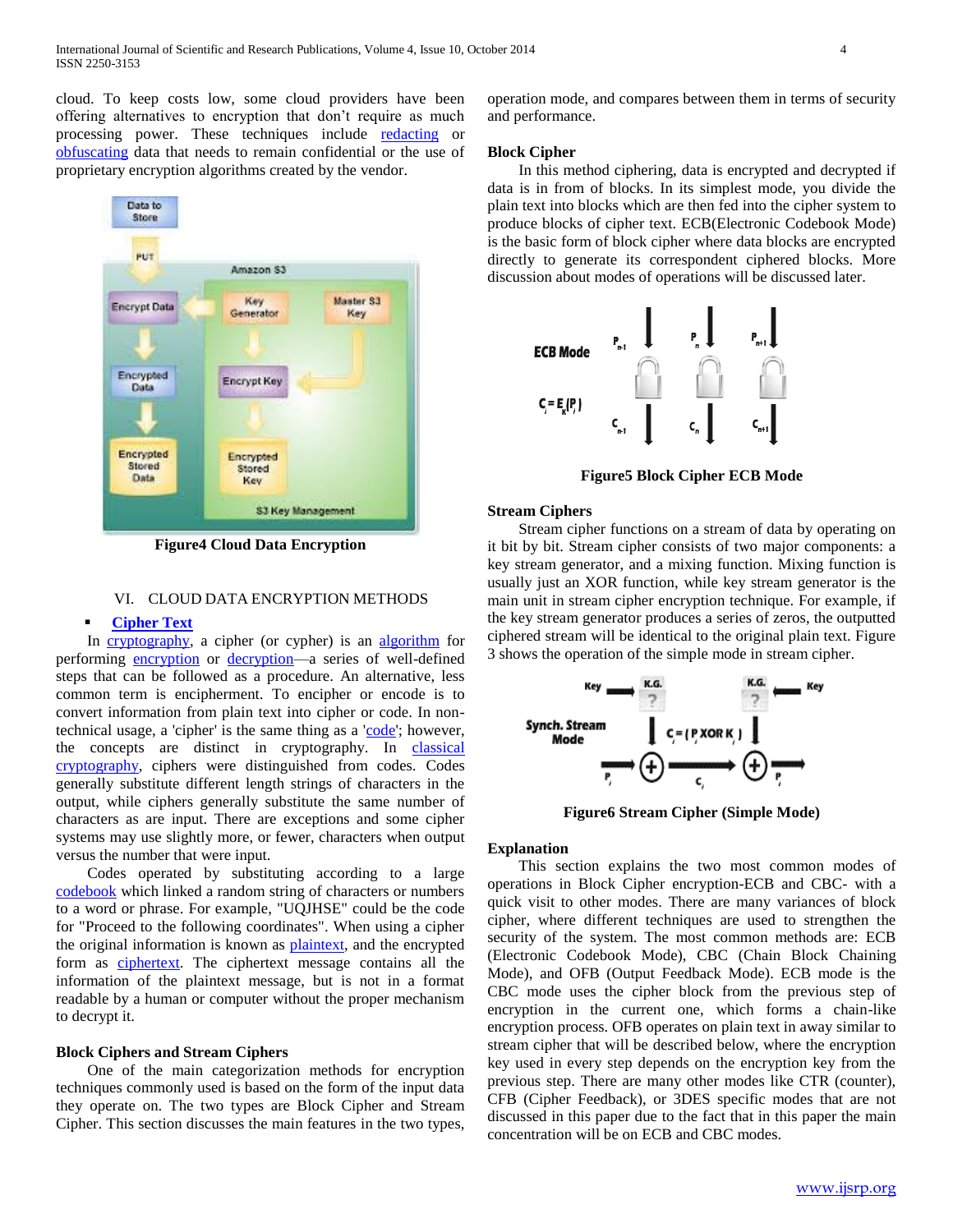#### **Symmetric and Asymmetric encryptions**

 Data encryption procedures are mainly categorized into two categories depending on the type of security keys used to encrypt/decrypt the secured data. These two categories are: Asymmetric and Symmetric encryption techniques

## **Symmetric Encryption**

 In this type of encryption, the sender and the receiver agree on a secret (shared) key. Then they use this secret key to encrypt and decrypt their sent messages. Fig. 4 shows the process of symmetric cryptography. Node A and B first agree on the encryption technique to be used in encryption and decryption of communicated data. Then they agree on the secret key that both of them will use in this connection. After the encryption setup finishes, node A starts sending its data encrypted with the shared key, on the other side node B uses the same key to decrypt the encrypted messages.



1- A and B agree on a cryptosystem. 2- A and B agree on the key to be used. 3- A encrypts messages using the shared key 4- B decrypts the ciphered messages using the shared key. **Figure7 Symmetric Encryption**

 The main concern behind symmetric encryption is how to share the secret key securely between the two peers. If the key gets known for any reason, the whole system collapses. The key management for this type of encryption is troublesome, especially if a unique secret key is used for each peer-to-peer connection, then the total number of secret keys to be saved and managed for n-nodes will be  $n(n-1)/2$ .

 For example, Let m be the plaintext message that Jude wants to secretly transmit to Kalu and let  $E_k$  be the encryption cipher, where k is a secret key. Jude must first transform the plaintext into ciphertext, c, in order to securely send the message to kalu.

 $c = E_k(m)$ 

 Both Jude and Kalu must know the choice of key, k, or else the ciphertext is useless. Once the message is encrypted as ciphertext, Jude can safely transmit it to Kalu (assuming no one else knows the key). In order to read Judes's message, Kalu must decrypt the ciphertext using  $E_k^{-1}$  which is known as the decryption cipher, Dk.

 $D_k(c) = D_k(E_k(m)) = m$ 

#### **Asymmetric Encryption**

 Asymmetric encryption is the other type of encryption where two keys are used. To explain more, what Key1 can encrypt only Key2 can decrypt, and vice versa. It is also known as Public Key Cryptography (PKC), because users tend to use two keys: public key, which is known to the public, and private key which is known only to the user. Figure 5 below illustrates the use of the two keys between node A and node B. After agreeing on the type of encryption to be used in the connection, node B sends its public key to node A. Node A uses the received public key to encrypt its messages. Then when the encrypted messages arrive, node B uses its private key to decrypt them.



#### **Figure8 Asymmetric Encryption**

 This capability surmounts the symmetric encryption problem of managing secret keys. But on the other hand, this unique feature of public key encryption makes it mathematically more prone to attacks. Moreover, asymmetric encryption techniques are almost 1000 times slower than symmetric techniques, because they require more computational processing power. To get the benefits of both methods, a hybrid technique is usually used. In this technique, asymmetric encryption is used to exchange the secret key, symmetric encryption is then used to transfer data between sender and receiver.

 For example, in an open system, given any two principals X and Y, X should be able to encrypt a message that can only be decrypted by Y. If there is some binding established between principal identities and public keys, then these operations can easily be performed. A naive scheme might function as follows: principal X looks up public key  $K<sub>y</sub>$  for principal Y and uses it to compute an encryption for Y using some trapdoor function  $c = f_{KY}(m)$ .

Then Y, on receipt of this message computes  $f<sup>1</sup>k<sub>Y</sub>(c) = m$ .

 But there's a significant problem with this scheme given our definitions of security for shared-key encryption: it doesn't satisfy Semantic Security, since it's trivial for an adversary to compute  $fK_Y(m)$  and  $fK_Y(m')$  and compare them against given ciphertexts in the different attack models. Once again we see that there is no Semantic Security without probabilistic encryption. This is especially true in the public-key setting, since every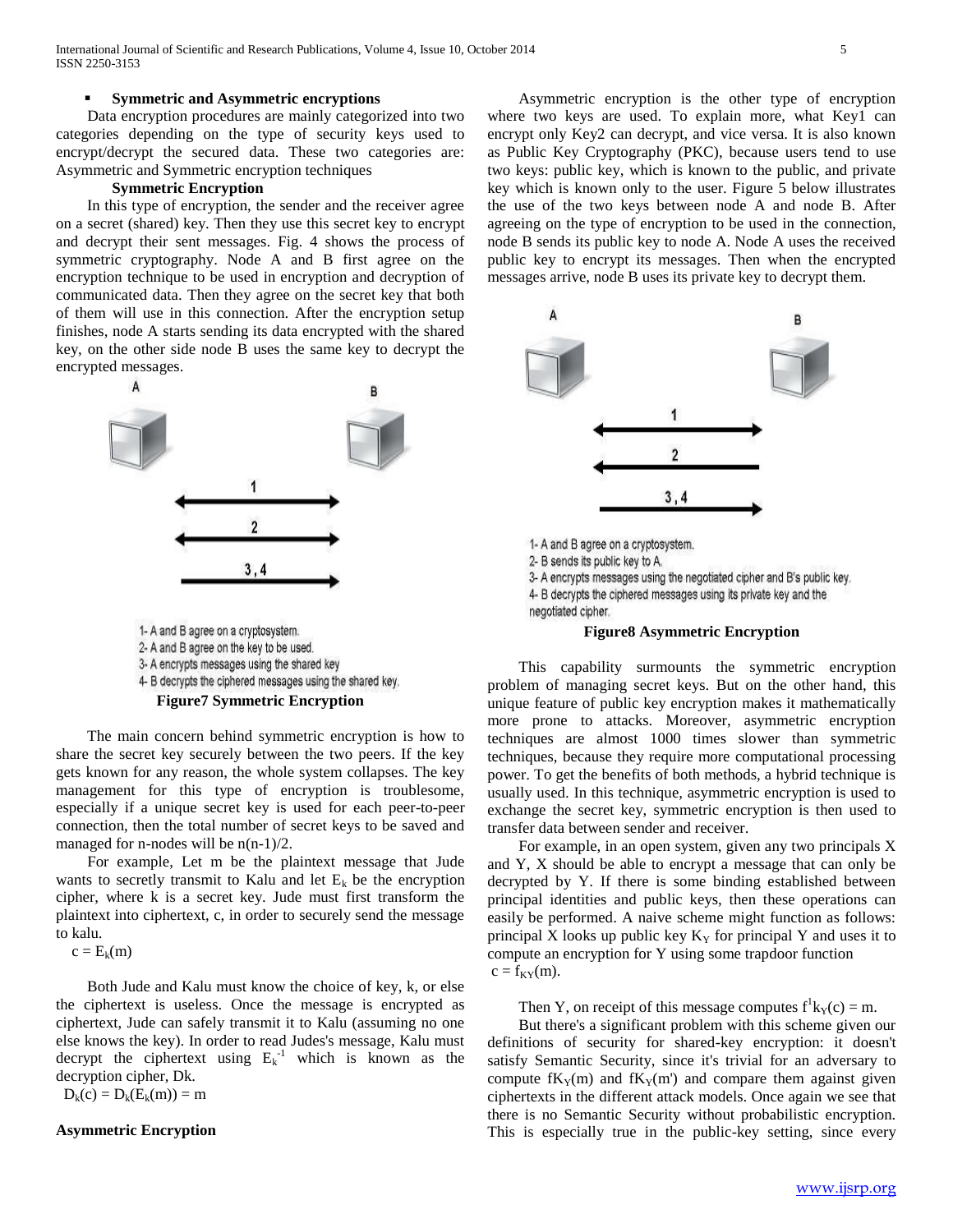principal has access to an encryption function for every other principal, by definition. Especially when the space of possible messages is small, it is easy to simply check all messages under the encryption function to figure out what has been encrypted.

## **Hybrid Encryption**

 Hybrid encryption is a mode of encryption that merges two or more encryption systems. It incorporates a combination of asymmetric and symmetric encryption to benefit from the strengths of each form of encryption. These strengths are respectively defined as speed and security. Hybrid encryption is considered a highly secure type of encryption as long as the public and private keys are fully secure.

# **Method of Encryption Hybrid Encryption**

**Using Any Symmetric Algo And RSA Algo Encryption** 

 Steps using Hybrid Crypto System at the source Source: Has destination public key(PUK)

 Inputs: Plain Data Block (PDB) Symmetric Key (SK) Outputs: Encrypted Data Block (EDB)

 Note: EDB contains both the encrypted PDB (denoted by ED) concatenated with encrypted SK (denoted by ESK)

Encryption Steps:

 (1) Encrypt PDB using SK to get ED. (Note: This can be done using any symmetric-key crypto algorithm like DES and AES)

 (2) Encrypt SK using destination's PUK to get ESK. (Note: This can be done using any public key algorithm like RSA)

 (3) Concatenate ED with its corresponding ESK to get EDB which is sent to the destination.

 $EDB = \{ ESK, ED \}$ 

**Decryption Steps using Hybrid Crypto System at the Destination Prerequisite:** 

Destination has its Private Key (PRK)

Inputs: Encrypted Data Block (EDB)

 Note: EDB contains both the encrypted PDB (denoted by ED) concatenated with encrypted SK (denoted by ESK)

Outputs: Plain Data Block (PDB)

Decryption Steps:

(1) Decrypt ESK using PRK to retrieve SK.

Note: This should be done using the same public key algorithm which is used at source

 (2) Use the retrieved SK as decryption key to decrypt ED to get PDB.

# **Hybrid Crypto System Using Rsa And D H**

Steps of this algorithm are as:

1. Choose two large prime numbers P and Q.

a. Calculate  $N = P x Q$ .

b. Select public key (i.e. encryption key) E such that it is not a factor of  $(p-1)$  and  $(q-1)$ 

c. Select the private key (i.e. the decryption key) D such that the following equation is true

 $(D \times E) \mod (P-1) \times (Q-1) = 1$ 

Suppose R, S and G is automatic generated prime constants And put

 $A=E$  and  $B=D$ 2. Now calculate following as public number  $X = GA \mod R$   $Y = GB \mod R$ 3. Calculate session key with formula

 $KA = YA \mod R \ KB = XB \mod R$ Such that  $KA = KB = K$ .

#### **Hashing**

 Hashing creates a unique, fixed-length signature for a message or data set. Each "hash" is unique to a specific message, so minor changes to that message would be easy to track. Once data is encrypted using hashing, it cannot be reversed or deciphered. Hashing, then, though not technically an encryption method as such, is still useful for proving data hasn't been tampered with. Here's a simple example:

*Input Number* 10,667 *Hashing Algorithm* Input#  $x$  143 *Hash Value* 1,525,381

 You can see how hard it would be to determine that the value 1,525,381 came from the multiplication of 10,667 and 143. But if you knew that the multiplier was 143, then it would be very easy to calculate the value 10,667. Public-key encryption is actually much more complex than this example, but that's the basic idea. Public keys generally use complex [algorithms](http://computer.howstuffworks.com/question717.htm) and very large hash values for encrypting, including 40-bit or even 128-bit numbers. A 128-bit number has a possible  $2^{128}$ , or 3,402,823,669,209,384,634,633,746,074,300,000,000,000,000,00 0,000,000,000,000,000,000,000 different combinations -- this would be like trying to find one particular grain of sand in the [Sahara Desert.](http://geography.howstuffworks.com/africa/the-sahara-desert.htm)

# VII. CONCLUSION

 Security and integrity of data stored in cloud is a challenging task and of paramount importance to every organization using the system. Many research problems are yet to be identified. Cryptographic techniques are used to provide secure communication between the user and the cloud. Symmetric encryption has the speed and computational efficiency to handle encryption of large volumes of data in cloud storage. This paper proposed a symmetric encryption algorithm for secure storage of cloud user data in cloud storage. The proposed encryption algorithm is described in detail and the decryption process is reverse of the encryption. This algorithm is used in order to encrypt the data of the user in the cloud. Since the user has no control over the data once their session is logged out, the encryption key acts as the primary authentication for the user. By applying this encryption algorithm, user ensures that the data is stored only on secured storage and it cannot be accessed by administrators or intruders.